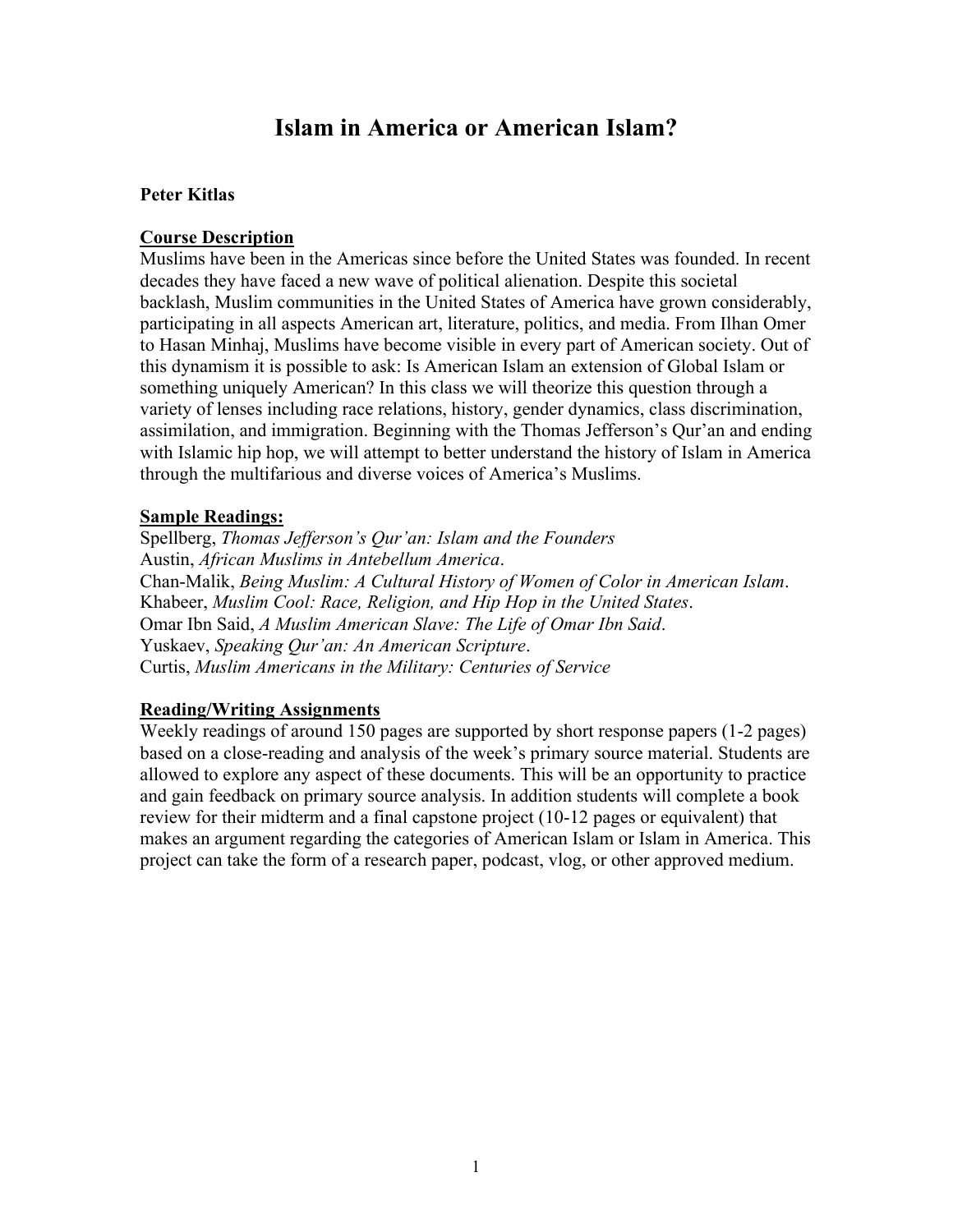# **Structure of the Course**

# **Narrative Description**

In this class we will explore the history of Islam across the United States of America. Moving chronologically we will deal with issues of orientalism, slavery, race, immigration, integration, politics, gender, and media. In addition to examining the long and integrated legacy of Muslims in American history, students will practice analyzing primary and secondary sources throughout the semester as well as enhance their ability to discuss these topics both inside and outside of the classroom. In other words, rather than merely being able to reiterate the *arcana academia* students will leave this course with the capacity to talk openly with their friends and family about the complexities of the experience of Islam in America / American Islam.

Since this is an upper-level seminar our classes will be based primarily on in-depth discussion of the assigned readings. You are expected to come to class prepared to engage with the week's readings and collaborate with your peers.

# **Grading and Assessment**

In-class participation 25% Primary Source Analysis 25% Midterm Book Review 20% Final Project 30%

# **Assignments:**

1. In-class participation, 25%

This course is a collaborative learning environment. Therefore, it is crucial that you are prepared to engage with conversation during discussion in our weekly classes. That means doing the readings prior to class, as well as the primary source analyses to help you for discussion.

2. Primary Source Analysis, 25%

Reading assignments marked with " \*\*\* " indicate the primary source that should be analyzed that week. In these 2-3 page written assignments you should place the source in its historical context and analyze how it can help us to better understand a history of Islam in America or American Islam. (Note: there is no response in the weeks surrounding the Midterm Book Review)

3. Midterm Book Review, 20%

Since this course is based on in-depth reading and discussion of historical books, you will be asked to complete a five-page book review as your midterm assignment. This review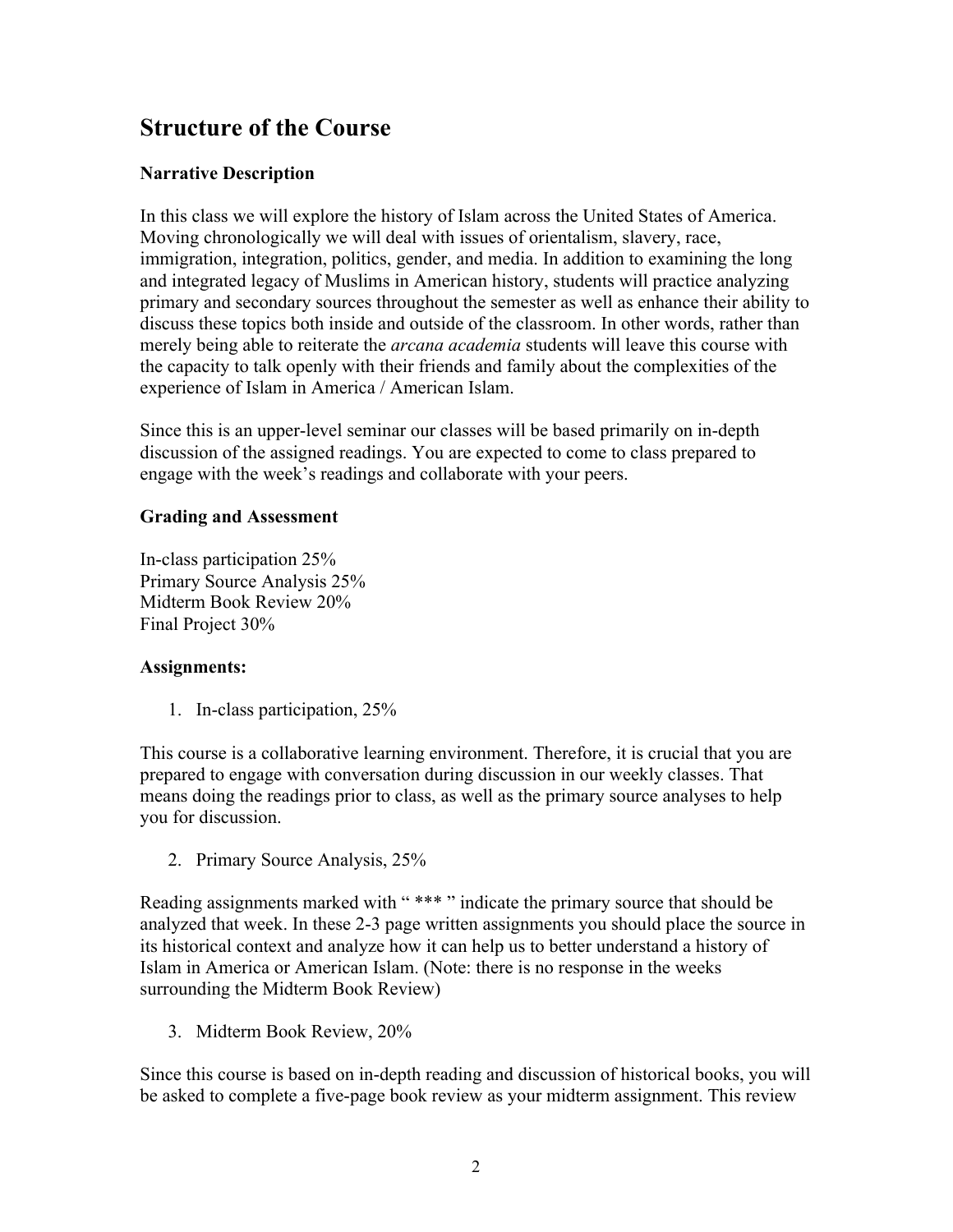should briefly summarize the argument(s) of the text and identify the contributions of the book to the study of Islam in America / American Islam / or another framework. Finally, you should include any questions or comments about places where the argument could be improved or is unclear.

4. Final Project, 30%

For the final project you should choose an object, person, place, concept, or event. You will then analyze this object in a way that helps us to think through the categories of Islam in America and American Islam. In doing so, you can defend why you think one of these categories is more descriptive or present an alternative framework based on your research and analysis of the object you chose.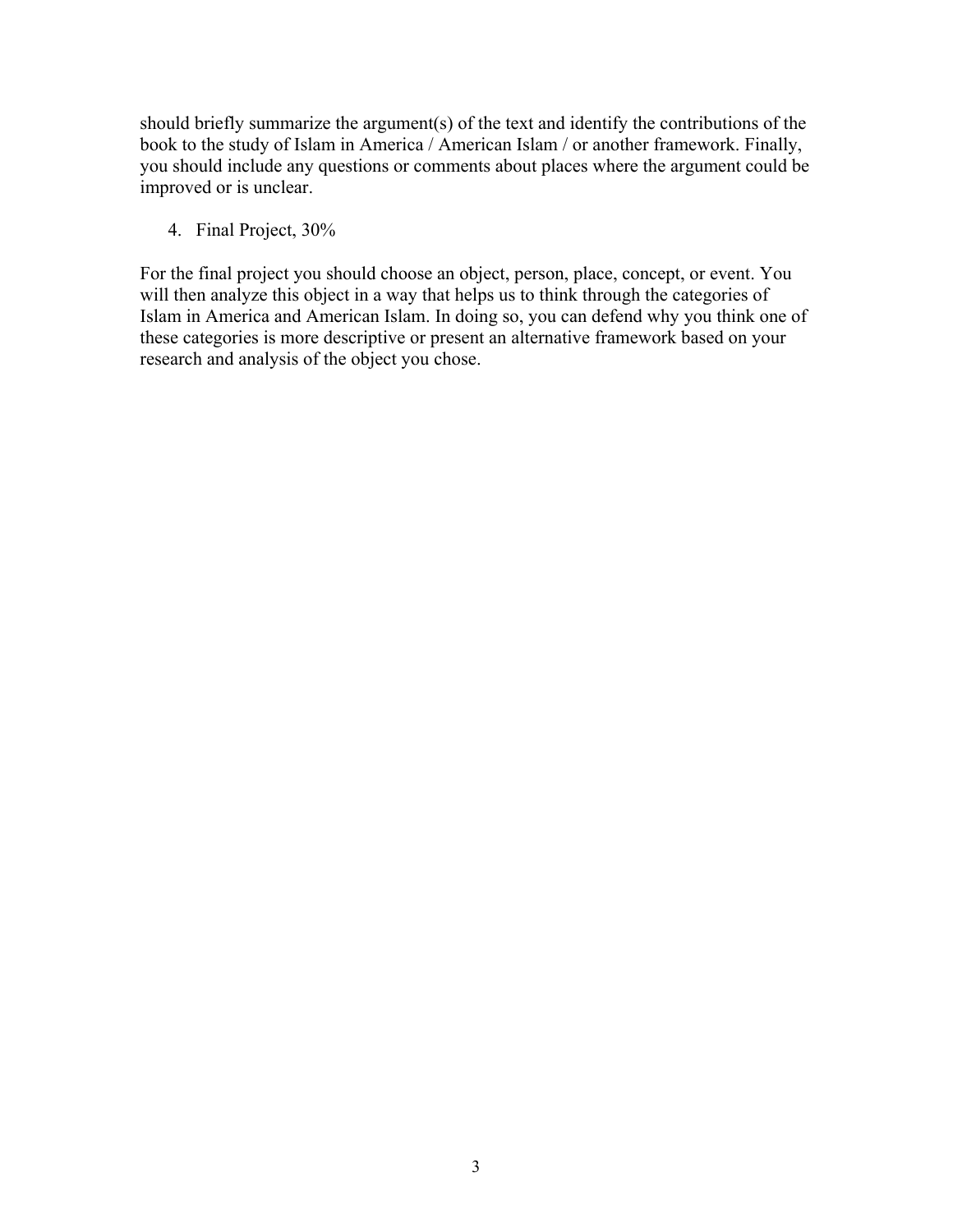# **Course Outline**

# **Week 1: What is Islam?**

# **Day 1:**

- Smith, "Muslim Faith and Practice" in *Islam in America*, pp. 1-21.

# **Day 2:**

- Hussain, "Introduction: The American Ideal and Islam" in *Muslims and the Making of America*.

\*\*\*Write a reflective essay (1-2 pages) in which you highlight both what you would like to gain from this course as well as what kinds of knowledge, experiences, and perspective you bring to our classroom.

# **Week 2: Islam in America, Orientalist beginnings**

# **Day 1:**

- Spellberg, *Thomas Jefferson's Qur'an: Islam and the Founders*, pp. 3-40.

# **Day 2:**

- Spellberg, *Thomas Jefferson's Qur'an: Islam and the Founders*, pp. 81-197

# **Week 3: Islam and Slavery in Antebellum America**

# **Day 1:**

- Austin, "Introduction"; "Glimpses of Seventy-Five African Muslims in Antebellum North America"; and "Bilali Mohammed and Salih Bilali: *Almaamys* on Georgia's Sapelo and St. Simon's Islands" in *African Muslims in Antebellum America,* pp. 3-50 & 85-114.

# **Day 2:**

*-* Watch *Prince Among Slaves* - Omar Ibn Said, *A Muslim American Slave: The Life of Omar Ibn Said* \*\*\*

# **Week 4: Post Civil War Era and the Nation of Islam**

# **Day 1:**

- GhaneaBassiri, "Conflating Race, Religion, and Progress: Social Change, National Identity, and Islam in the Post-Civil War Era," in *A History of Islam in America*, pp. 95- 134.

# **Day 2:**

- Elijah Muhammad, "What the Muslims Want" and "What the Muslims Believe" from *Message to a Blackman in America*, pp. 92-96.

- Elijah Muhammad, *How to Eat to Live* \*\*\*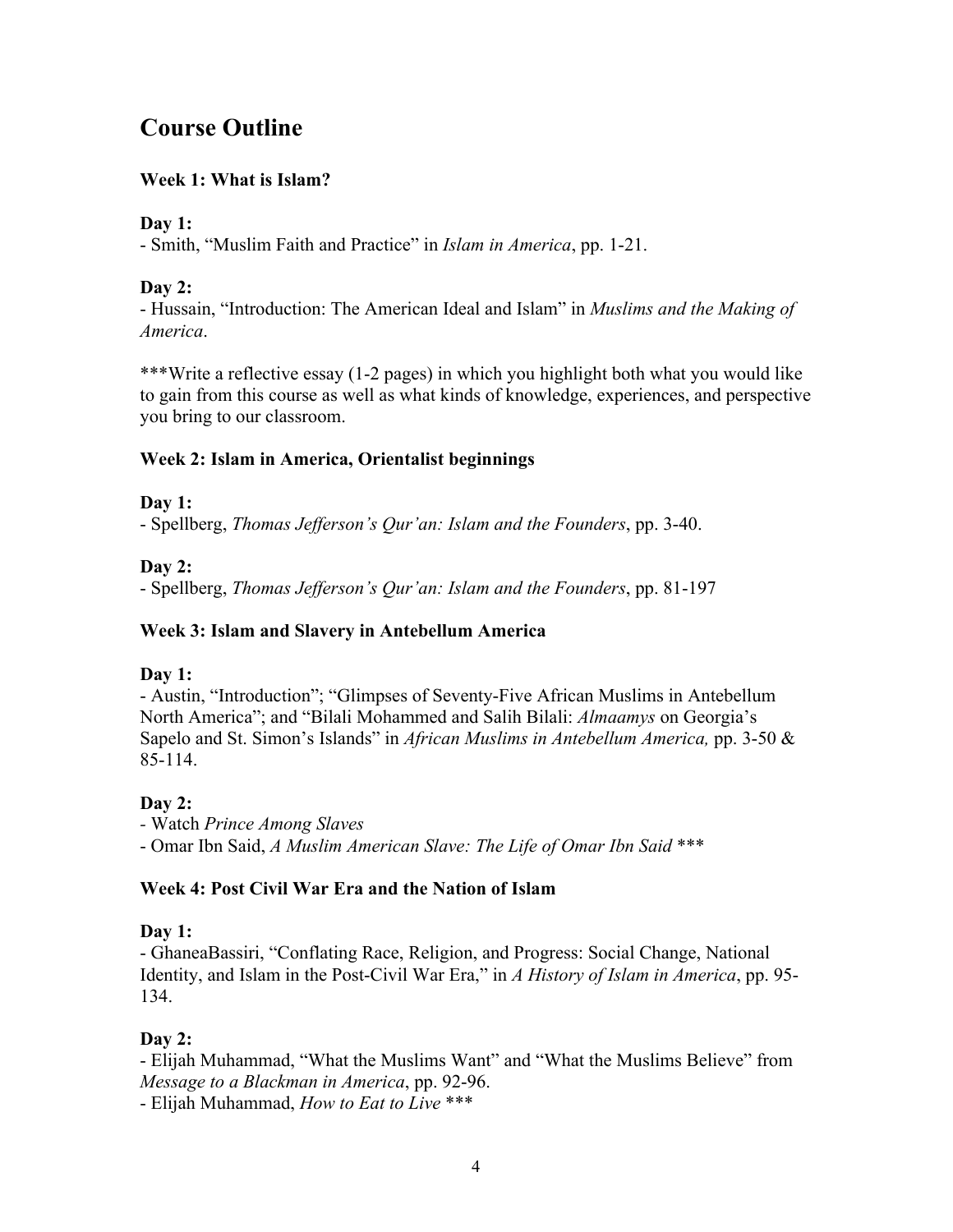#### **Week 5: Malcolm X, Civil Rights, and Race**

#### **Day 1:**

- GhaneaBassiri, "A New Religious America and a Post-Colonial Muslim World: American Muslim Institution Building and Activism, 1960s-1980s" in *A History of Islam in America*, pp. 241-271.

## **Day 2:**

- Malcolm X, Chapter 13 – end, in *The Autobiography of Malcolm X*. \*\*\* - Malcolm X: Interview with al-Muslimoon (1965), pp. 96-104.

## **Week 6: Twentieth century Immigration and Immigration Narratives**

## **Day 1:**

- GhaneaBassiri, "Race, Ethnicity, Religion, and Citizenship: Muslim Immigration at the Turn of the Twentieth Century," in *A History of Islam in America*, pp. 135-164.

**Day 2:**

- Excerpts from Mohja Kahf's *The Girl in the Tangerine Scarf* \*\*\*

# **Week 7: Muslim Contributions to the United States, an introduction**

## **Day 1:**

- Curtis, *Muslim Americans in the Military: Centuries of Service*, pp. 1-85.

# **Day 2:**

- Hussain, "Blues for Allah: Music" and "The Greatest: Sports" in *Muslims and the Making of America*.

- Abdullah, "A Sacred City" in *Black Mecca: The African Muslims of Harlem* pp. 107- 142.

# **MIDTERM BOOK REVIEW DUE**

#### **Week 8: Gender Discourse and Religious Authority**

#### **Day 1:**

- Hammer, *American Muslim Women, Religious Authority, and Activism*, pp. 1-76.

#### **Day 2:**

- Hammer, *American Muslim Women, Religious Authority, and Activism*, pp. 77-146.